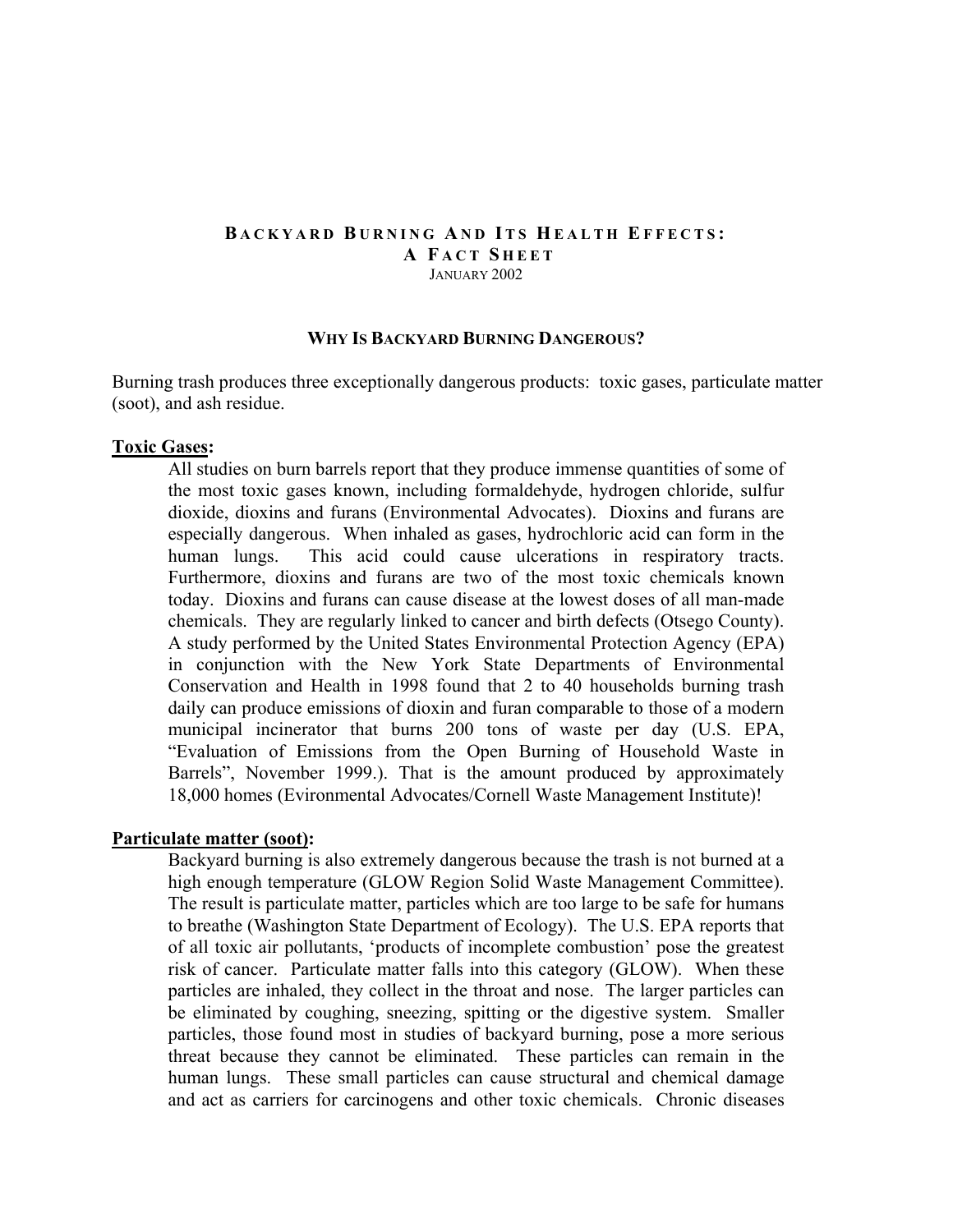such as emphysema, chronic bronchitis, and cancer are associated with exposure to particulate matter (Washington State Department of Ecology).

## **Ash residue:**

All of the dangerous products that are not carried away as gases or particulate matter end up in the ash leftover in the burn barrels. This ash consistently tests to be highly toxic. It poses a threat to the health of those who drink from well water near the burning source (Environmental Advocates). Any gardens that are nearby can also become contaminated by the ash. Fish and wildlife are also at great risk of impact from burning (St. Lawrence County).

## **Specific related health problems:**

Besides being related to cancer, emphysema and chronic bronchitis, the harmful products of backyard burning may also cause the following: eye, nose, and throat irritation, lung irritation and congestion, skin irritations or burns, stomach and intestinal upset, eye damage, headaches and/or memory loss (Tompkins County – verbatim).

## **WHO IS AT RISK?**

### *Anyone* **who burns trash:**

Dangerous gas, soot and ash come from burning regular, everyday trash. Typical household garbage, including newspapers, books, magazines, junk mail, milk cartons, food waste, plastics and cans, can produce these deadly chemicals. Consider, as well, hazardous garbage like old paint, used oil, light bulbs, batteries; these items contain highly toxic materials such as mercury, lead and other heavy metals which are especially dangerous (GLOW).

### *Especially* **children, the elderly and pregnant women:**

Kids are the most susceptible to the dangers of particulate matter because their lungs are still forming. Exposure to these fine particles is linked to higher frequencies of childhood illnesses, including reduced lung function and aggravated asthma. These sicknesses all result in more absences from school and limitations in normal childhood activities (Otsego County). Additionally, contaminated by the ash residue, soil becomes a very dangerous place to play.

The elderly, due to their weak immune systems, and people with existing respiratory ailments are also at a high risk of disease from particulate matter in their lungs. Pregnant women run the risk of harming developing fetuses (Washington State Department of Ecology/Tompkins County).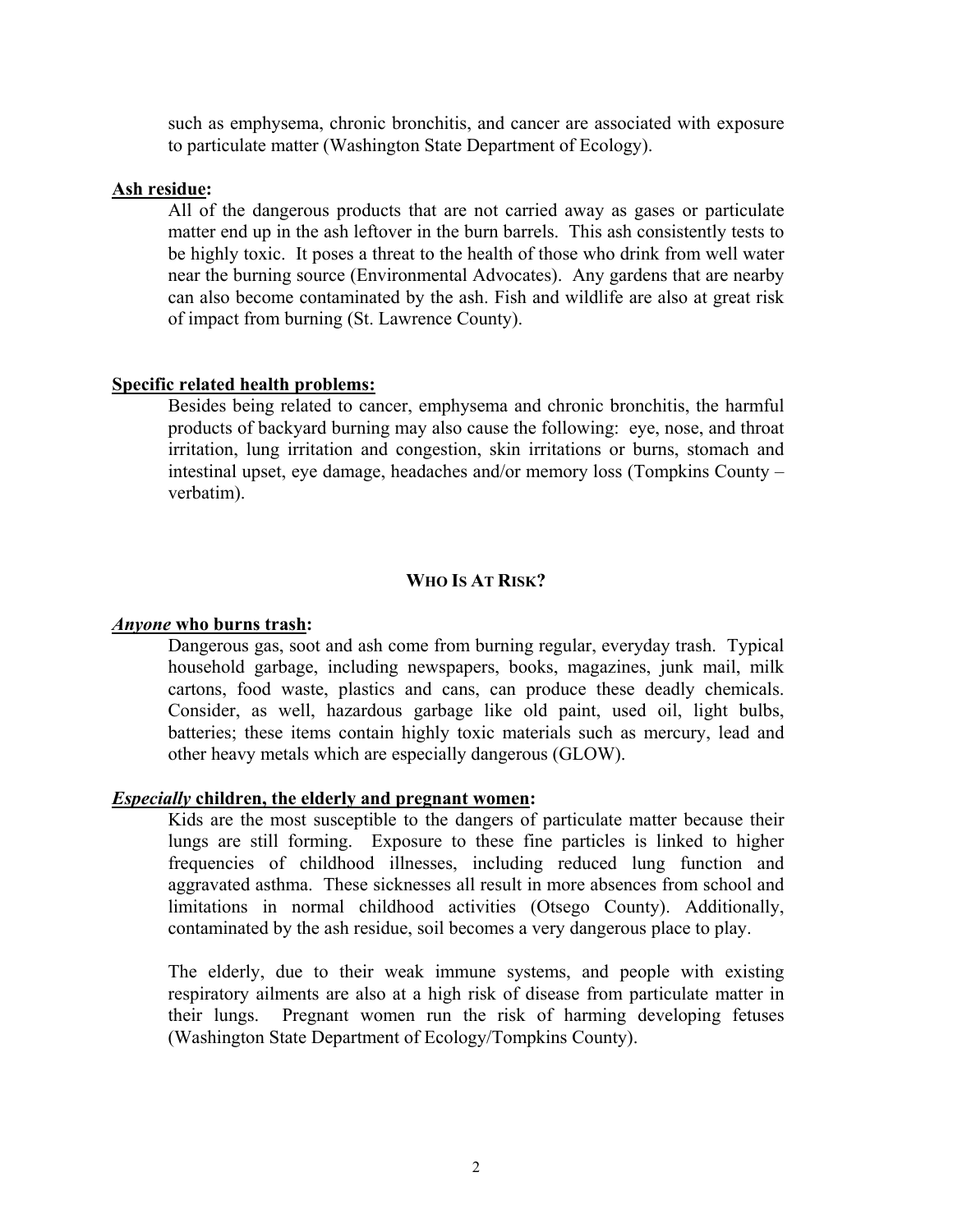## **IS IT LEGAL?**

#### **New York State law:**

The State of New York bans backyard burning in cities, towns and villages with more than 20,000 residents.

In 2001, the NYS Assembly passed a bill (A.7202, Koon) that would completely ban backyard burning across the state. The bill would not preclude local rules and regulations that are more protective than state law. A similar bill did not pass in the NYS Senate.

## **Broome County law:**

Broome County's Sanitary Code strictly bans all open burning where private or public waste disposal is available. Public or private waste disposal, however, is available in all parts of the County. Specific circumstances, such as outdoor grills and fireplaces, campfires for recreational purposes where no nuisance is created, fire training exercises, and certain agricultural operations may be exempt from this ban.

\*\* If you are contemplating any type of burning, contact the Broome County Health Department at (607) 778-2887 to make sure that your burning plan is legal. The Health Department can advise you on how to obtain an appropriate permit. \*\*

#### **WHAT ARE PROPER ALTERNATIVES TO BACKYARD BURNING?**

### **Reduce, Reuse and Recycle:**

There are easy and cheap ways to avoid burn barrels and the harmful chemicals that they produce. **Reduce** the trash that you create, by reducing the amount of disposable items you buy. **Reuse** the things you do buy, and **recycle** when you can. Also, by having your trash hauled away and disposed of properly and safely, you will be doing a favor to yourself, your family and your neighbors. A monthly pick-up schedule may be offered by some haulers, and could save you money over weekly pickups. Check the local yellow pages under "Rubbish and Garbage Collection" for a list of haulers.

### **FOR MORE INFORMATION**

-General information:

Broome County Environmental Management Council, 778-2116.

-Information on permissible burning: